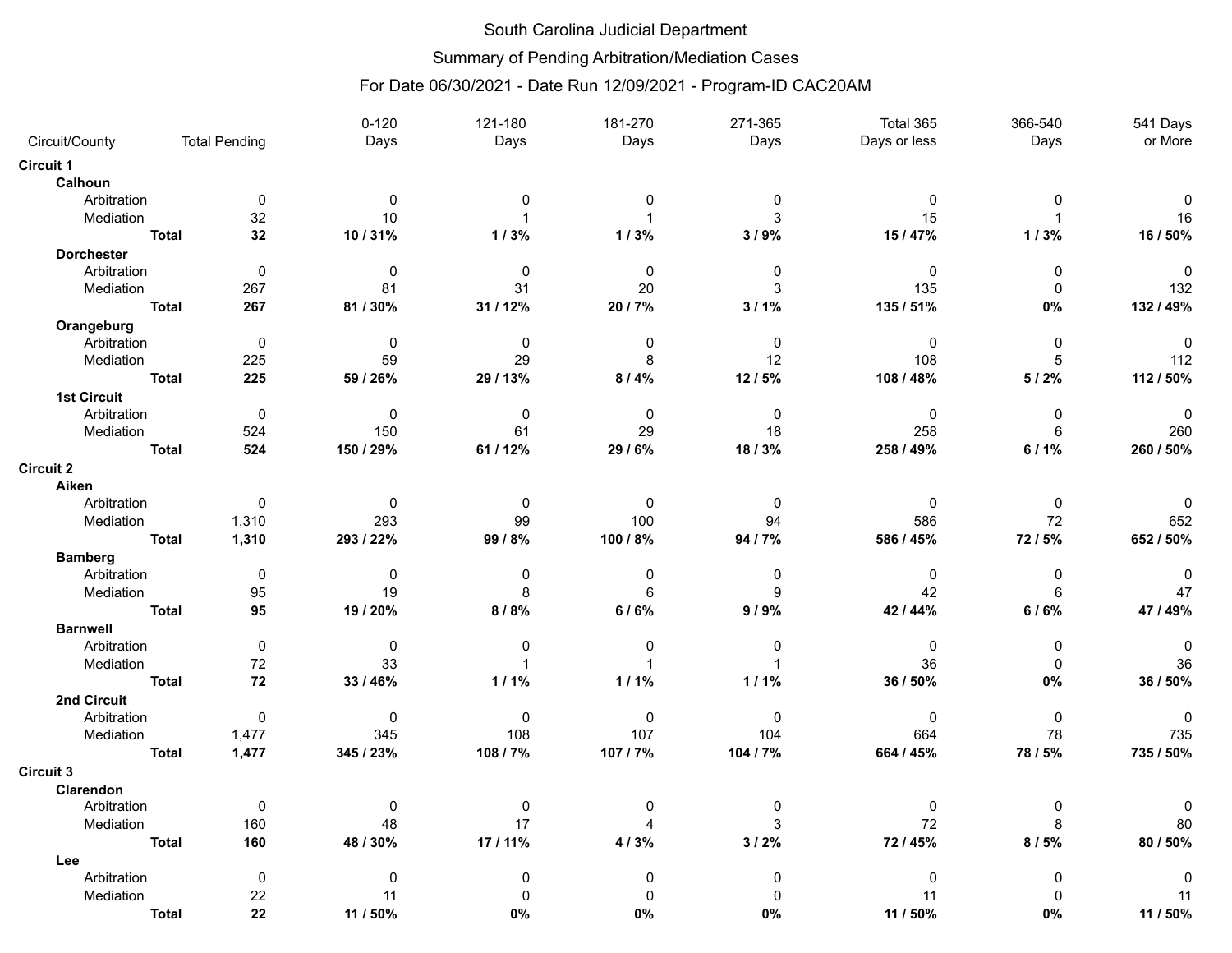|                         |              |                      | $0 - 120$      | 121-180     | 181-270     | 271-365        | Total 365    | 366-540                | 541 Days                |
|-------------------------|--------------|----------------------|----------------|-------------|-------------|----------------|--------------|------------------------|-------------------------|
| Circuit/County          |              | <b>Total Pending</b> | Days           | Days        | Days        | Days           | Days or less | Days                   | or More                 |
| <b>Circuit 3</b>        |              |                      |                |             |             |                |              |                        |                         |
| <b>Sumter</b>           |              |                      |                |             |             |                |              |                        |                         |
| Arbitration             |              | 0                    | $\Omega$       | 0           | 0           | 0              | 0            | 0                      | $\Omega$                |
| Mediation               |              | 621                  | 114            | 47          | 49          | 58             | 268          | 43                     | 310                     |
|                         | <b>Total</b> | 621                  | 114 / 18%      | 47/8%       | 49 / 8%     | 58 / 9%        | 268 / 43%    | 43 / 7%                | 310 / 50%               |
| Williamsburg            |              |                      |                |             |             |                |              |                        |                         |
| Arbitration             |              | $\mathbf 0$          | $\mathbf{0}$   | 0           | 0           | $\mathbf{0}$   | $\mathbf 0$  | $\mathbf 0$            | $\mathbf 0$             |
| Mediation               |              | 388                  | 78             | 33          | 34          | 23             | 168          | 27                     | 193                     |
|                         | <b>Total</b> | 388                  | 78 / 20%       | 33 / 9%     | 34 / 9%     | 23/6%          | 168 / 43%    | 27 / 7%                | 193 / 50%               |
| 3rd Circuit             |              |                      |                |             |             |                |              |                        |                         |
| Arbitration             |              | 0                    | $\mathbf 0$    | 0           | 0           | $\mathbf 0$    | $\mathbf 0$  | $\mathbf 0$            | $\mathbf 0$             |
| Mediation               |              | 1,191                | 251            | 97          | 87          | 84             | 519          | 78                     | 594                     |
|                         | <b>Total</b> | 1,191                | 251 / 21%      | 97 / 8%     | 87/7%       | 84 / 7%        | 519 / 44%    | 78/7%                  | 594 / 50%               |
| <b>Circuit 4</b>        |              |                      |                |             |             |                |              |                        |                         |
| Chesterfield            |              |                      |                |             |             |                |              |                        |                         |
| Arbitration             |              | 0                    | 0              | 0           | 0           | 0              | 0            | 0                      | $\Omega$                |
|                         |              |                      | 108            | 40          | 23          | 34             | 205          | 30                     | 233                     |
| Mediation               |              | 468                  |                |             |             |                |              |                        |                         |
|                         | <b>Total</b> | 468                  | 108 / 23%      | 40 / 9%     | 23 / 5%     | 34 / 7%        | 205 / 44%    | 30 / 6%                | 233 / 50%               |
| <b>Darlington</b>       |              |                      |                |             |             |                |              |                        |                         |
| Arbitration             |              | 0                    | 0              | 0           | 0           | 0              | 0            | 0                      | 0                       |
| Mediation               |              | 706                  | 171            | 56          | 44          | 38             | 309          | 46                     | 351                     |
|                         | <b>Total</b> | 706                  | 171 / 24%      | 56 / 8%     | 44 / 6%     | 38 / 5%        | 309 / 44%    | 46 / 7%                | 351 / 50%               |
| <b>Dillon</b>           |              |                      |                |             |             |                |              |                        |                         |
| Arbitration             |              | $\mathbf 0$          | 0              | 0           | 0           | $\mathbf 0$    | $\mathbf 0$  | 0                      | $\Omega$                |
| Mediation               |              | 214                  | 44             | 26          | 14          | 19             | 103          | 5                      | 106                     |
|                         | <b>Total</b> | 214                  | 44 / 21%       | 26 / 12%    | 14 / 7%     | 19 / 9%        | 103 / 48%    | 5/2%                   | 106 / 50%               |
| <b>Marlboro</b>         |              |                      |                |             |             |                |              |                        |                         |
| Arbitration             |              | 0                    | $\mathbf{0}$   | 0           | 0           | 0              | 0            | 0                      | $\mathbf 0$             |
| Mediation               |              | 140                  | 26             | 13          | 20          | $\overline{7}$ | 66           | $\boldsymbol{\Lambda}$ | 70                      |
|                         | <b>Total</b> | 140                  | 26 / 19%       | 13/9%       | 20 / 14%    | 7/5%           | 66 / 47%     | 4/3%                   | 70 / 50%                |
| 4th circuit             |              |                      |                |             |             |                |              |                        |                         |
| Arbitration             |              | $\pmb{0}$            | $\mathbf 0$    | 0           | 0           | $\mathbf 0$    | 0            | $\mathbf 0$            | $\mathbf{0}$            |
| Mediation               |              | 1,528                | 349            | 135         | 101         | 98             | 683          | 85                     | 760                     |
|                         | <b>Total</b> | 1,528                | 349 / 23%      | 135 / 9%    | 101 / 7%    | 98 / 6%        | 683 / 45%    | 85/6%                  | 760 / 50%               |
| <b>Circuit 5</b>        |              |                      |                |             |             |                |              |                        |                         |
| Kershaw                 |              |                      |                |             |             |                |              |                        |                         |
| Arbitration             |              | $\mathbf{0}$         | $\overline{0}$ | $\Omega$    | $\Omega$    | $\Omega$       | $\Omega$     | $\Omega$               |                         |
| Mediation               |              | 291                  | 67             | 32          | 20          | 15             | 134          | 12                     | 145                     |
|                         | <b>Total</b> | 291                  | 67 / 23%       | 32/11%      | 20 / 7%     | 15/5%          | 134 / 46%    | 12/4%                  | 145 / 50%               |
|                         |              |                      |                |             |             |                |              |                        |                         |
| Richland<br>Arbitration |              |                      |                |             |             |                |              |                        |                         |
|                         |              | $\mathbf 0$          | $\mathbf 0$    | 0           | 0           | 0              | 0            | $\mathbf 0$            | $\overline{0}$          |
| Mediation               |              | 22                   | $\overline{2}$ | 9           | 0           | $\Omega$       | 11           | $\mathbf{0}$           | 11                      |
|                         | <b>Total</b> | 22                   | 2/9%           | 9/41%       | $0\%$       | 0%             | 11 / 50%     | $0\%$                  | 11 / 50%                |
| 5th circuit             |              |                      |                |             |             |                |              |                        |                         |
| Arbitration             |              | $\mathbf 0$          | $\overline{0}$ | $\mathbf 0$ | $\mathbf 0$ | 0              | $\mathbf 0$  | $\overline{0}$         | $\overline{\mathbf{0}}$ |
| Mediation               |              | 313                  | 69             | 41          | 20          | 15             | 145          | 12                     | 156                     |
|                         | <b>Total</b> | 313                  | 69 / 22%       | 41 / 13%    | 20 / 6%     | 15/5%          | 145 / 46%    | 12/4%                  | 156 / 50%               |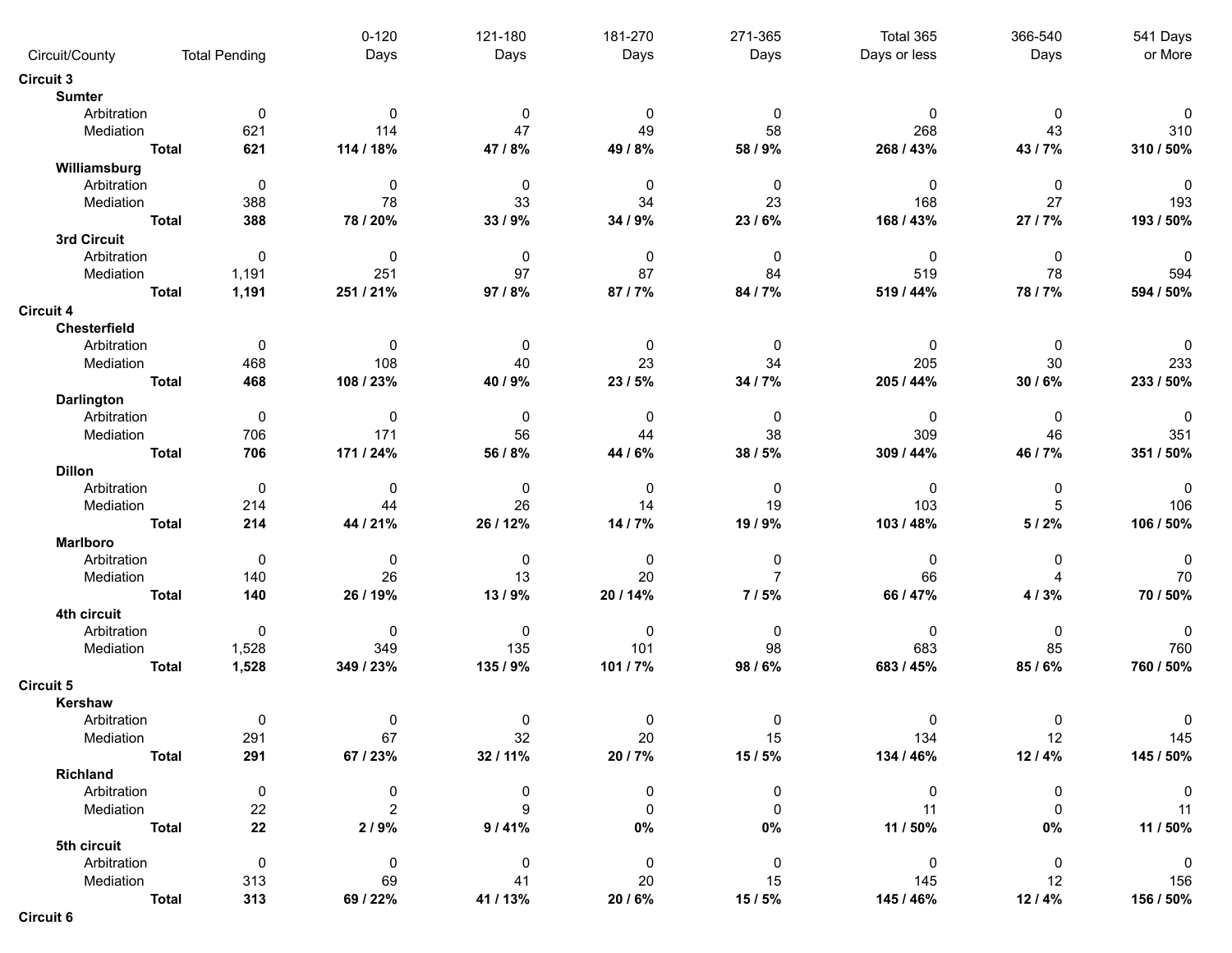| Circuit/County                  |              | <b>Total Pending</b> | $0 - 120$<br>Days | 121-180<br>Days | 181-270<br>Days | 271-365<br>Days | Total 365<br>Days or less | 366-540<br>Days | 541 Days<br>or More      |
|---------------------------------|--------------|----------------------|-------------------|-----------------|-----------------|-----------------|---------------------------|-----------------|--------------------------|
| <b>Circuit 6</b>                |              |                      |                   |                 |                 |                 |                           |                 |                          |
| <b>Chester</b>                  |              |                      |                   |                 |                 |                 |                           |                 |                          |
| Arbitration                     |              | 0                    | $\mathbf{0}$      | 0               | 0               | $\Omega$        | $\Omega$                  | $\mathbf{0}$    | 0                        |
| Mediation                       |              | 210                  | 48                | 23              | 10              | 6               | 87                        | 18              | 105                      |
|                                 | <b>Total</b> | 210                  | 48 / 23%          | 23 / 11%        | 10 / 5%         | 6/3%            | 87/41%                    | 18/9%           | 105 / 50%                |
|                                 |              |                      |                   |                 |                 |                 |                           |                 |                          |
| <b>Fairfield</b><br>Arbitration |              | 0                    | 0                 | 0               | 0               | 0               | 0                         | $\Omega$        | 0                        |
| Mediation                       |              |                      |                   | $\Omega$        |                 |                 | 9                         |                 | 10                       |
|                                 |              | 20                   |                   |                 |                 |                 |                           |                 |                          |
|                                 | <b>Total</b> | 20                   | 7/35%             | 0%              | 1/5%            | 1/5%            | 9/45%                     | 1/5%            | 10 / 50%                 |
| Lancaster                       |              |                      |                   |                 |                 |                 |                           |                 |                          |
| Arbitration                     |              | 0                    | 0                 | 0               | 0               | 0               | 0                         | 0               | $\pmb{0}$                |
| Mediation                       |              | 485                  | 133               | 40              | 30              | 21              | 224                       | 19              | 242                      |
|                                 | <b>Total</b> | 485                  | 133 / 27%         | 40 / 8%         | 30 / 6%         | 21/4%           | 224 / 46%                 | 19/4%           | 242 / 50%                |
| 6th circuit                     |              |                      |                   |                 |                 |                 |                           |                 |                          |
| Arbitration                     |              | $\mathbf 0$          | 0                 | 0               | 0               | 0               | 0                         | 0               | $\pmb{0}$                |
| Mediation                       |              | 715                  | 188               | 63              | 41              | 28              | 320                       | 38              | 357                      |
|                                 | <b>Total</b> | 715                  | 188 / 26%         | 63/9%           | 41/6%           | 28 / 4%         | 320 / 45%                 | 38 / 5%         | 357 / 50%                |
| <b>Circuit 7</b>                |              |                      |                   |                 |                 |                 |                           |                 |                          |
| Cherokee                        |              |                      |                   |                 |                 |                 |                           |                 |                          |
| Arbitration                     |              | 0                    | 0                 | 0               | 0               | 0               | 0                         | 0               | 0                        |
| Mediation                       |              | 258                  | 49                | 22              | 22              | 12              | 105                       | 24              | 129                      |
|                                 | <b>Total</b> | 258                  | 49 / 19%          | 22/9%           | 22 / 9%         | 12/5%           | 105 / 41%                 | 24 / 9%         | 129 / 50%                |
| Spartanburg                     |              |                      |                   |                 |                 |                 |                           |                 |                          |
| Arbitration                     |              | $\mathbf 0$          | 0                 | 0               | 0               | 0               | 0                         | 0               | 0                        |
| Mediation                       |              | 987                  | 153               | 53              | 84              | 74              | 364                       | 132             | 491                      |
|                                 | <b>Total</b> | 987                  | 153 / 16%         | 53 / 5%         | 84 / 9%         | 74 / 7%         | 364 / 37%                 | 132/13%         | 491 / 50%                |
| 7th circuit                     |              |                      |                   |                 |                 |                 |                           |                 |                          |
| Arbitration                     |              | 0                    | $\mathbf{0}$      | 0               | 0               | 0               | 0                         | 0               | 0                        |
| Mediation                       |              | 1,245                | 202               | 75              | 106             | 86              | 469                       | 156             | 620                      |
|                                 | <b>Total</b> | 1,245                | 202 / 16%         | 75/6%           | 106 / 9%        | 86 / 7%         | 469 / 38%                 | 156 / 13%       | 620 / 50%                |
|                                 |              |                      |                   |                 |                 |                 |                           |                 |                          |
| <b>Circuit 8</b>                |              |                      |                   |                 |                 |                 |                           |                 |                          |
| Abbeville                       |              |                      |                   |                 |                 |                 |                           |                 |                          |
| Arbitration                     |              | $\mathbf 0$          | 0                 | 0               | 0               | 0               | 0                         | 0               | 0                        |
| Mediation                       |              | 115                  | 28                | 16              | $\overline{7}$  | $\overline{c}$  | 53                        | 5               | 57                       |
|                                 | <b>Total</b> | 115                  | 28 / 24%          | 16 / 14%        | 7/6%            | 2/2%            | 53 / 46%                  | 5/4%            | 57 / 50%                 |
| Greenwood                       |              |                      |                   |                 |                 |                 |                           |                 |                          |
| Arbitration                     |              | $\mathbf{0}$         | $\mathbf 0$       | $\Omega$        | $\Omega$        | $\Omega$        | $\mathbf 0$               | $\Omega$        |                          |
| Mediation                       |              | 727                  | 104               | 91              | 49              | 53              | 297                       | 68              | 362                      |
|                                 | <b>Total</b> | 727                  | 104 / 14%         | 91 / 13%        | 49 / 7%         | 53 / 7%         | 297 / 41%                 | 68 / 9%         | 362 / 50%                |
| Laurens                         |              |                      |                   |                 |                 |                 |                           |                 |                          |
| Arbitration                     |              | $\mathbf 0$          | $\overline{0}$    | 0               | $\mathbf 0$     | $\mathbf 0$     | $\overline{\mathbf{0}}$   | $\overline{0}$  | $\overline{\phantom{0}}$ |
| Mediation                       |              | 461                  | 102               | 61              | 39              | 11              | 213                       | 18              | 230                      |
|                                 | <b>Total</b> | 461                  | 102 / 22%         | 61 / 13%        | 39 / 8%         | 11 / 2%         | 213/46%                   | 18 / 4%         | 230 / 50%                |
| Newberry                        |              |                      |                   |                 |                 |                 |                           |                 |                          |
| Arbitration                     |              | $\mathbf 0$          | $\overline{0}$    | $\mathbf 0$     | $\mathbf 0$     | 0               | $\mathbf 0$               | $\mathbf 0$     | $\overline{0}$           |
| Mediation                       |              | 180                  | 38                | 27              | 11              | 8               | 84                        | 6               | 90                       |
|                                 | <b>Total</b> | 180                  | 38 / 21%          | 27 / 15%        | 11 / 6%         | 8/4%            | 84 / 47%                  | 6/3%            | 90 / 50%                 |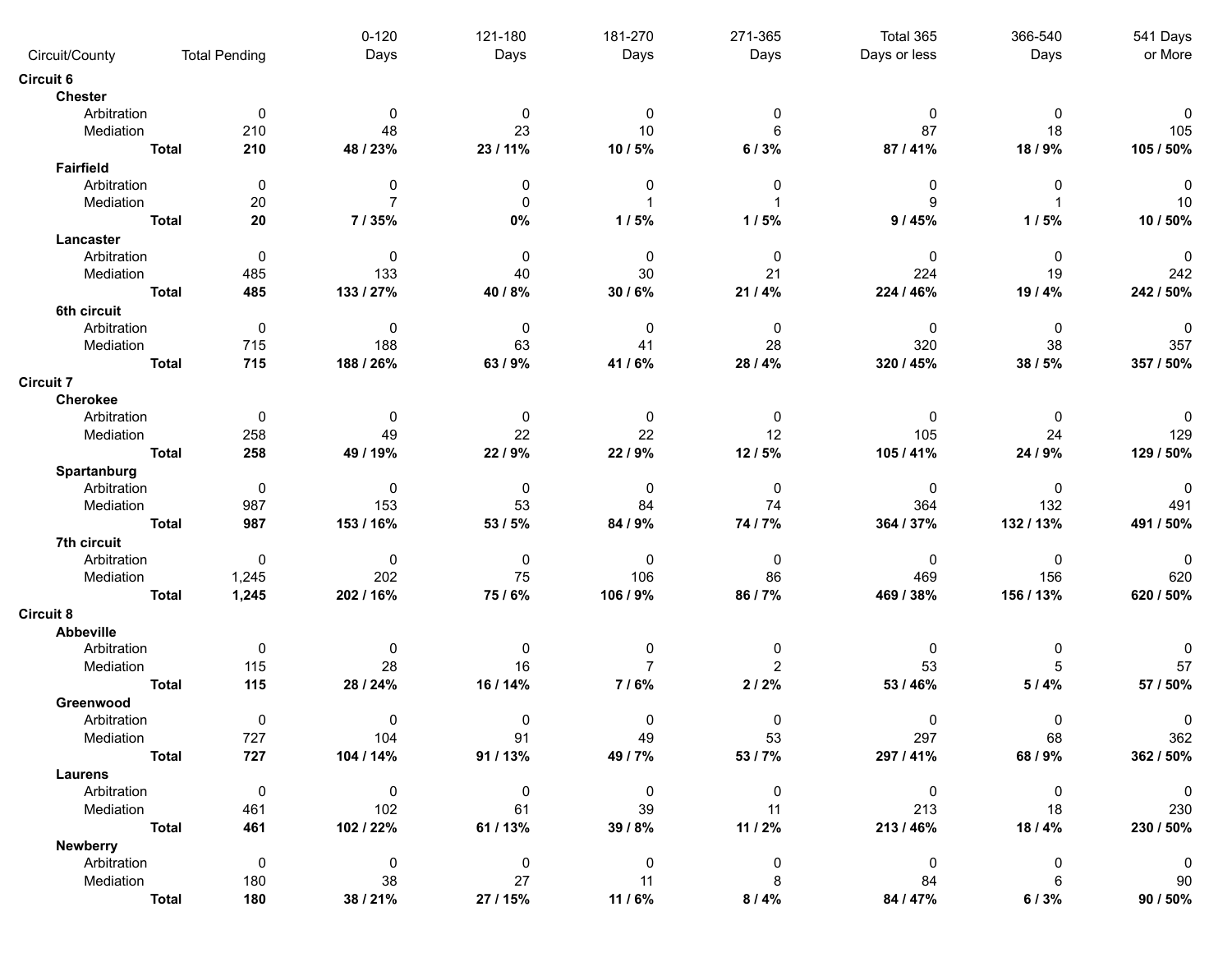|                       |              |                      | $0 - 120$      | 121-180     | 181-270        | 271-365        | Total 365    | 366-540      | 541 Days    |
|-----------------------|--------------|----------------------|----------------|-------------|----------------|----------------|--------------|--------------|-------------|
| Circuit/County        |              | <b>Total Pending</b> | Days           | Days        | Days           | Days           | Days or less | Days         | or More     |
| <b>Circuit 8</b>      |              |                      |                |             |                |                |              |              |             |
| 8th circuit           |              |                      |                |             |                |                |              |              |             |
| Arbitration           |              | 0                    | $\mathbf{0}$   | 0           | 0              | $\Omega$       | 0            | $\Omega$     | 0           |
| Mediation             |              | 1,483                | 272            | 195         | 106            | 74             | 647          | 97           | 739         |
|                       | <b>Total</b> | 1,483                | 272 / 18%      | 195 / 13%   | 106 / 7%       | 74 / 5%        | 647 / 44%    | 97 / 7%      | 739 / 50%   |
| <b>Circuit 9</b>      |              |                      |                |             |                |                |              |              |             |
| <b>Berkeley</b>       |              |                      |                |             |                |                |              |              |             |
| Arbitration           |              | 0                    | $\mathbf 0$    | 0           | 0              | 0              | $\mathbf 0$  | $\mathbf{0}$ | 0           |
| Mediation             |              | 1,478                | 257            | 109         | 133            | 101            | 600          | 143          | 735         |
|                       | <b>Total</b> | 1,478                | 257 / 17%      | 109 / 7%    | 133 / 9%       | 101 / 7%       | 600 / 41%    | 143 / 10%    | 735 / 50%   |
| <b>Charleston</b>     |              |                      |                |             |                |                |              |              |             |
| Arbitration           |              | 0                    | 0              | $\mathbf 0$ | 0              | 0              | $\mathbf 0$  | $\mathbf{0}$ | 0           |
| Mediation             |              | 102                  | 9              | $\mathbf 0$ | 2              | 25             | 36           | 15           | 51          |
|                       | <b>Total</b> | 102                  | 9/9%           | 0%          | 2/2%           | 25 / 25%       | 36 / 35%     | 15 / 15%     | 51 / 50%    |
| 9th circuit           |              |                      |                |             |                |                |              |              |             |
| Arbitration           |              | 0                    | $\mathbf 0$    | 0           | 0              | 0              | 0            | 0            | 0           |
| Mediation             |              | 1,580                | 266            | 109         | 135            | 126            | 636          | 158          | 786         |
|                       | <b>Total</b> | 1,580                | 266 / 17%      | 109 / 7%    | 135 / 9%       | 126 / 8%       | 636 / 40%    | 158 / 10%    | 786 / 50%   |
| <b>Circuit 10</b>     |              |                      |                |             |                |                |              |              |             |
| Anderson              |              |                      |                |             |                |                |              |              |             |
| Arbitration           |              | 0                    | $\mathbf 0$    | 0           | 0              | 0              | 0            | 0            | 0           |
| Mediation             |              | 604                  | 155            | 56          | 57             | 28             | 296          | 8            | 300         |
|                       | <b>Total</b> | 604                  | 155 / 26%      | 56 / 9%     | 57 / 9%        | 28 / 5%        | 296 / 49%    | $8/1\%$      | 300 / 50%   |
|                       |              |                      |                |             |                |                |              |              |             |
| Oconee<br>Arbitration |              | 0                    | 0              | 0           | 0              | $\Omega$       | $\mathbf 0$  | $\mathbf{0}$ | 0           |
| Mediation             |              | 50                   | $\overline{7}$ | 8           | 5              |                | 21           |              | 25          |
|                       |              | 50                   | 7/14%          |             | 5/10%          |                |              |              | 25 / 50%    |
|                       | <b>Total</b> |                      |                | 8/16%       |                | 1/2%           | 21 / 42%     | 4/8%         |             |
| 10th circuit          |              |                      |                |             |                |                |              |              |             |
| Arbitration           |              | 0                    | $\mathbf 0$    | 0           | 0              | 0              | 0            | $\mathbf{0}$ | 0           |
| Mediation             |              | 654                  | 162            | 64          | 62             | 29             | 317          | 12           | 325         |
|                       | <b>Total</b> | 654                  | 162 / 25%      | 64 / 10%    | 62 / 9%        | 29 / 4%        | 317 / 48%    | 12/2%        | 325 / 50%   |
| <b>Circuit 11</b>     |              |                      |                |             |                |                |              |              |             |
| Edgefield             |              |                      |                |             |                |                |              |              |             |
| Arbitration           |              | 0                    | 0              | 0           | 0              | 0              | 0            | 0            |             |
| Mediation             |              | 112                  | 27             | 19          | 3              | $\overline{7}$ | 56           | $\mathbf{0}$ | 56          |
|                       | <b>Total</b> | 112                  | 27 / 24%       | 19 / 17%    | 3/3%           | 7/6%           | 56 / 50%     | $0\%$        | 56 / 50%    |
| Lexington             |              |                      |                |             |                |                |              |              |             |
| Arbitration           |              | 0                    | 0              | $\mathbf 0$ | 0              | $\mathbf 0$    | $\mathbf 0$  | 0            | $\mathbf 0$ |
| Mediation             |              | 1,662                | 347            | 268         | 111            | 69             | 795          | 39           | 828         |
|                       | <b>Total</b> | 1,662                | 347 / 21%      | 268 / 16%   | 111 / 7%       | 69 / 4%        | 795 / 48%    | 39 / 2%      | 828 / 50%   |
| <b>McCormick</b>      |              |                      |                |             |                |                |              |              |             |
| Arbitration           |              | 0                    | $\mathbf 0$    | 0           | 0              | 0              | 0            | $\mathbf 0$  | $\mathbf 0$ |
| Mediation             |              | 64                   | 17             | 9           | $\overline{4}$ |                | 31           |              | 32          |
|                       | <b>Total</b> | 64                   | 17 / 27%       | 9/14%       | 4/6%           | 1/2%           | 31 / 48%     | 1/2%         | 32 / 50%    |
| <b>Saluda</b>         |              |                      |                |             |                |                |              |              |             |
| Arbitration           |              | $\mathbf 0$          | $\mathbf 0$    | $\pmb{0}$   | 0              | $\mathbf 0$    | 0            | $\mathbf 0$  | 0           |
| Mediation             |              | 134                  | 29             | 8           | 9              | 11             | 57           | 10           | 67          |
|                       | <b>Total</b> | 134                  | 29 / 22%       | 8/6%        | 9/7%           | 11 / 8%        | 57 / 43%     | 10/7%        | 67 / 50%    |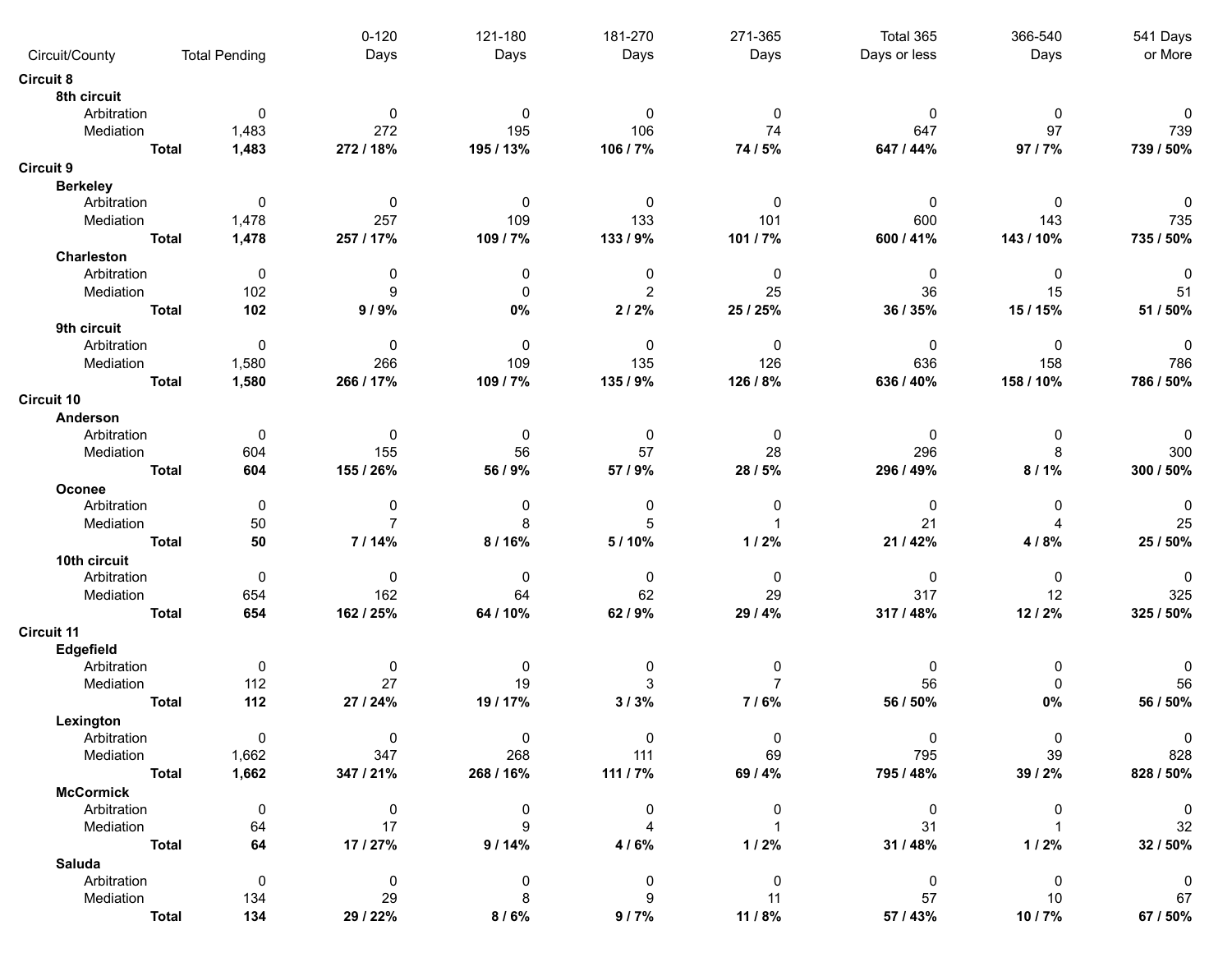|                        |              |                      | $0 - 120$      | 121-180   | 181-270     | 271-365     | Total 365      | 366-540        | 541 Days                 |
|------------------------|--------------|----------------------|----------------|-----------|-------------|-------------|----------------|----------------|--------------------------|
| Circuit/County         |              | <b>Total Pending</b> | Days           | Days      | Days        | Days        | Days or less   | Days           | or More                  |
| <b>Circuit 11</b>      |              |                      |                |           |             |             |                |                |                          |
| 11th circuit           |              |                      |                |           |             |             |                |                |                          |
| Arbitration            |              | 0                    | $\Omega$       | 0         | 0           | $\Omega$    | 0              | $\mathbf{0}$   | 0                        |
| Mediation              |              | 1,972                | 420            | 304       | 127         | 88          | 939            | 50             | 983                      |
|                        | <b>Total</b> | 1,972                | 420 / 21%      | 304 / 15% | 127 / 6%    | 88 / 4%     | 939 / 48%      | 50 / 3%        | 983 / 50%                |
| <b>Circuit 12</b>      |              |                      |                |           |             |             |                |                |                          |
| <b>Florence</b>        |              |                      |                |           |             |             |                |                |                          |
| Arbitration            |              | 0                    | $\overline{0}$ | 0         | 0           | 0           | $\mathbf 0$    | $\mathbf{0}$   | 0                        |
| Mediation              |              | 1,616                | 365            | 149       | 122         | 97          | 733            | 79             | 804                      |
|                        | <b>Total</b> | 1,616                | 365 / 23%      | 149 / 9%  | 122/8%      | 97/6%       | 733 / 45%      | 79 / 5%        | 804 / 50%                |
| <b>Marion</b>          |              |                      |                |           |             |             |                |                |                          |
| Arbitration            |              | $\overline{0}$       | $\mathbf 0$    | $\pmb{0}$ | 0           | 0           | $\mathbf 0$    | 0              | $\mathbf 0$              |
| Mediation              |              | 232                  | 53             | 18        | 15          | 17          | 103            | 13             | 116                      |
|                        | <b>Total</b> | 232                  | 53 / 23%       | 18/8%     | 15/6%       | 17/7%       | 103 / 44%      | 13/6%          | 116 / 50%                |
| 12th circuit           |              |                      |                |           |             |             |                |                |                          |
| Arbitration            |              | 0                    | $\mathbf 0$    | 0         | 0           | $\mathbf 0$ | 0              | 0              | $\mathbf 0$              |
| Mediation              |              | 1,848                | 418            | 167       | 137         | 114         | 836            | 92             | 920                      |
|                        |              |                      |                |           |             |             |                |                | 920 / 50%                |
|                        | <b>Total</b> | 1,848                | 418 / 23%      | 167 / 9%  | 137/7%      | 114 / 6%    | 836 / 45%      | 92/5%          |                          |
| <b>Circuit 13</b>      |              |                      |                |           |             |             |                |                |                          |
| Greenville             |              |                      |                |           |             |             |                |                |                          |
| Arbitration            |              | 0                    | 0              | 0         | 0           | 0           | 0              | 0              |                          |
| Mediation              |              | 130                  | 34             | 15        | 6           | 9           | 64             |                | 65                       |
|                        | <b>Total</b> | 130                  | 34 / 26%       | 15 / 12%  | 6/5%        | 9/7%        | 64 / 49%       | 1/1%           | 65 / 50%                 |
| <b>Pickens</b>         |              |                      |                |           |             |             |                |                |                          |
| Arbitration            |              | 0                    | $\mathbf 0$    | 0         | 0           | 0           | $\mathbf 0$    | $\mathbf{0}$   | $\Omega$                 |
| Mediation              |              | 593                  | 142            | 77        | 25          | 25          | 269            | 28             | 296                      |
|                        | <b>Total</b> | 593                  | 142 / 24%      | 77/13%    | 25/4%       | 25 / 4%     | 269 / 45%      | 28/5%          | 296 / 50%                |
| 13th circuit           |              |                      |                |           |             |             |                |                |                          |
| Arbitration            |              | 0                    | $\mathbf 0$    | 0         | 0           | 0           | 0              | $\mathbf{0}$   | 0                        |
| Mediation              |              | 723                  | 176            | 92        | 31          | 34          | 333            | 29             | 361                      |
|                        | <b>Total</b> | 723                  | 176 / 24%      | 92/13%    | 31/4%       | 34 / 5%     | 333 / 46%      | 29 / 4%        | 361 / 50%                |
| Circuit 14             |              |                      |                |           |             |             |                |                |                          |
| Allendale              |              |                      |                |           |             |             |                |                |                          |
| Arbitration            |              | 0                    | 0              | 0         | 0           | 0           | 0              | 0              | 0                        |
| Mediation              |              | 411                  | 76             | 38        | 19          | 37          | 170            | 36             | 205                      |
|                        | <b>Total</b> | 411                  | 76 / 18%       | 38 / 9%   | 19 / 5%     | 37 / 9%     | 170 / 41%      | 36 / 9%        | 205 / 50%                |
| <b>Beaufort</b>        |              |                      |                |           |             |             |                |                |                          |
| Arbitration            |              | 0                    | 0              | O         | 0           | 0           | $\Omega$       | 0              | 0                        |
| Mediation              |              |                      |                |           | $\Omega$    | $\Omega$    |                |                |                          |
|                        | <b>Total</b> |                      | 1/25%          | 1/25%     | $0\%$       | $0\%$       | 2/50%          | $0\%$          | 2/50%                    |
| Colleton               |              |                      |                |           |             |             |                |                |                          |
| Arbitration            |              | $\mathbf 0$          | $\overline{0}$ | 0         | 0           | $\mathbf 0$ | $\mathbf 0$    | $\overline{0}$ | $\overline{\phantom{0}}$ |
| Mediation              |              | 630                  | 118            | 50        | 50          | 46          | 264            | 51             | 315                      |
|                        | <b>Total</b> | 630                  | 118 / 19%      | 50 / 8%   | 50 / 8%     | 46 / 7%     | 264 / 42%      | 51 / 8%        | 315 / 50%                |
|                        |              |                      |                |           |             |             |                |                |                          |
| Hampton<br>Arbitration |              | $\pmb{0}$            | $\mathsf 0$    | $\pmb{0}$ | $\mathbf 0$ | $\pmb{0}$   | $\overline{0}$ | $\mathbf 0$    | $\overline{0}$           |
| Mediation              |              | 577                  | 132            | 45        | 38          | 31          | 246            | 44             | 287                      |
|                        | <b>Total</b> | 577                  | 132 / 23%      | 45 / 8%   | 38 / 7%     | 31/5%       | 246 / 43%      | 44 / 8%        | 287 / 50%                |
|                        |              |                      |                |           |             |             |                |                |                          |